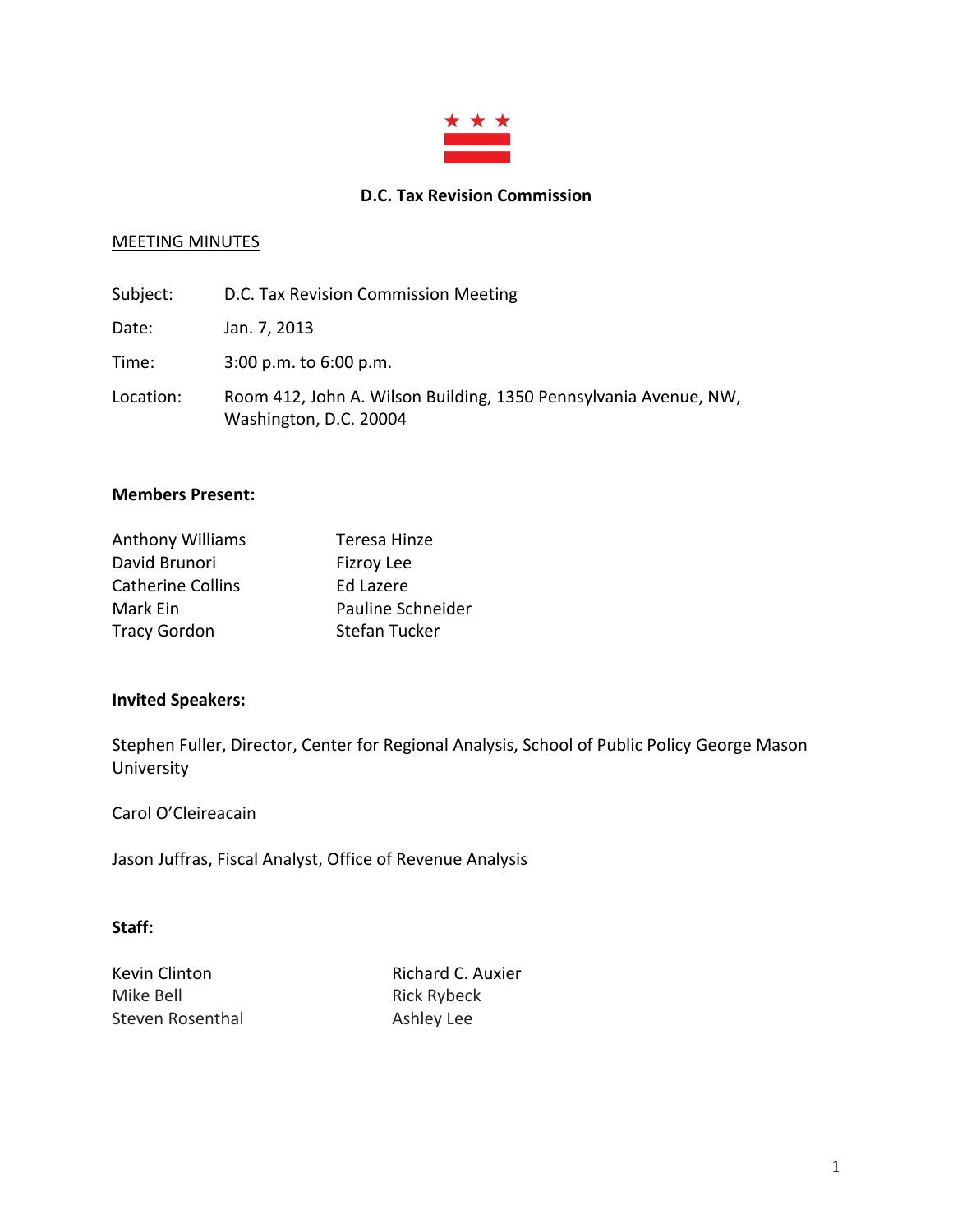## **I. Call to Order (Commission Chairman)**

Mr. Anthony Williams, Chairman of the D.C. Tax Revision Commission (the "Commission"), called the meeting to order. Mr. Williams welcomed the commissioners, invited speakers and public to the January meeting of the Commission and wished all in attendance a happy new year. Mr. Williams also briefly introduced the three visiting speakers, noting that all three were asked to present background information that is central to informing the Commission as it goes about its work of analyzing and making recommendations for improving the District's tax code.

# **II. Approval of Minutes**

The minutes from the Nov. 19, 2012 Commission meeting and from the Dec. 3, 2012 public hearing were approved without amendment.

# **III. Presentation: Regional Economic Trends in the Washington, D.C. Region**

Mr. Stephen Fuller made the first presentation to the Commission, presenting his research on economic trends in the D.C. metro region. Entitled "The Washington Area Economy: Sub-State Patterns of Performance," his presentation's overarching theme was that after nearly two decades of consistently adding high-paying jobs, the region was set for an increase in low-wage jobs over the next few years. Mr. Fuller said a substantial driver of this reversal is the large number of residents set to retire in the next few years. These senior and well-paid employees will mostly be replaced by younger workers earning lower wages. Mr. Fuller noted that this reversal of economic trends will result in "income compression" within the region.

Looking at the past few years of economic data, Mr. Fuller highlighted the region's dependency on the national government for growth. The D.C. region was the fastest growing metro area between 2007 and 2010, buoyed by federal spending undertaken during the recession, but as federal spending was cut over the past year the D.C. metro area fell to the bottom third in growth. Mr. Fuller advised that the region's economy must become far more diversified if it hopes to grow in the coming decades. He also made note of how certain industries have fared over the past decade, and specifically how job growth in the region has shifted in the past 10 years from professional and business services to education and health services. He also predicted that housing—mostly in the suburbs—will emerge as a large driver of future regional economic growth.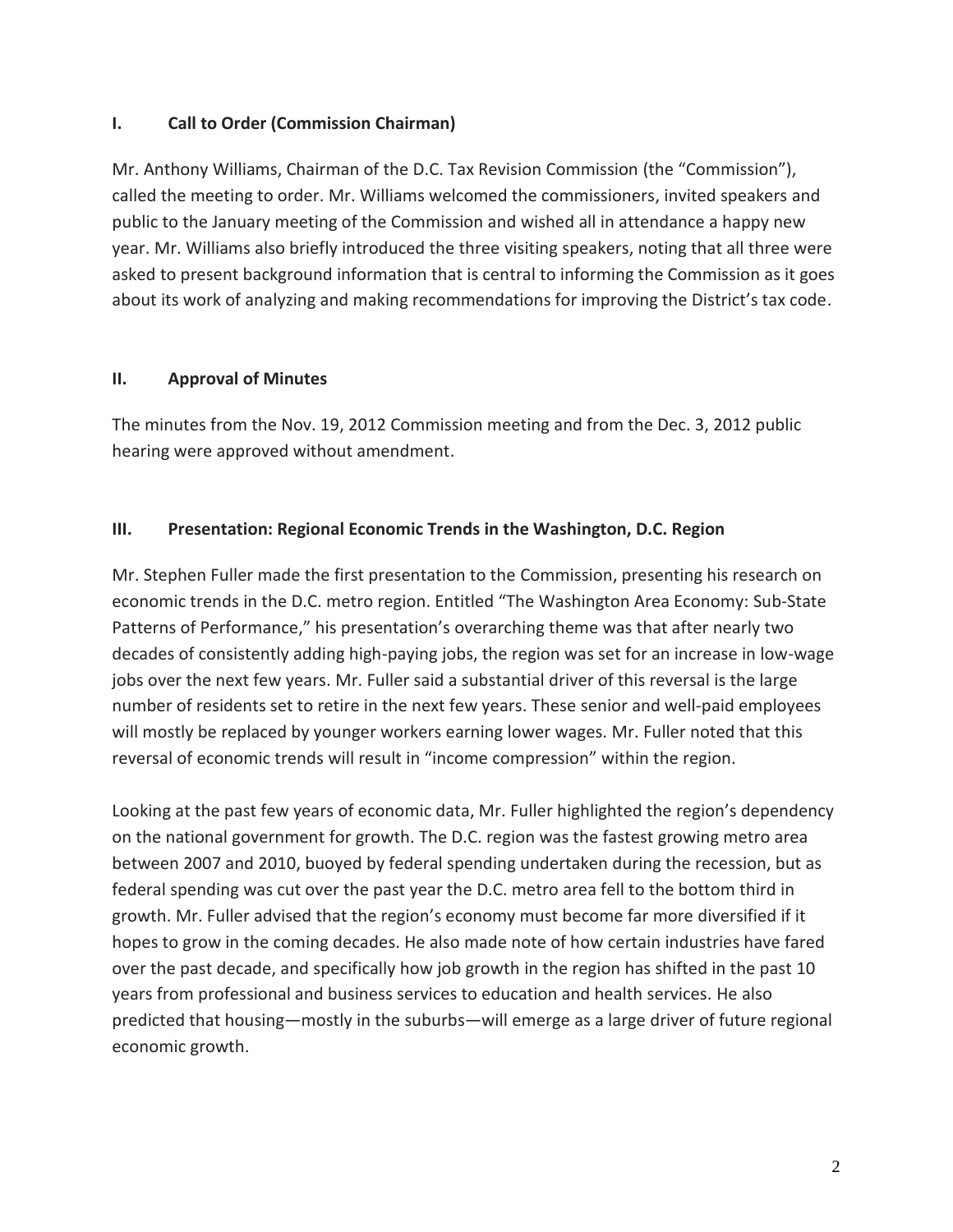After completing his presentation Mr. Fuller took questions from the Commission. Mr. Williams asked if anecdotes about "reverse commuting" were evident in Mr. Fuller's research. Mr. Fuller responded that indeed a good number of commuters now travel to offices located in the suburbs, and that this includes a lot of the District's new residents—who choose to live inside the city even though they do not work there. Mr. Mark Ein asked if there are any specific taxes the Commission should address if it wishes to engender greater economic growth in the District. Mr. Fuller responded by noting that the work he conducted for the 1970s tax revision commission concluded that taxes were not the No. 1 driver of business decisions. Instead, he found that markets, and more specifically people, are what drive business decisions. Therefore, since more people live in the surrounding suburbs than D.C. more service providers (doctors, lawyers, retail, lawn care, etc.) will follow them. After a follow-up question, Mr. Fuller noted that D.C. has done quite well economically given its small size—and that its positive population trends continue to look promising—but that the city should be mindful of assisting its service sector so that residents are not forced to call on service providers located outside of the city.

### **IV. Presentation: National, State & Local Trends in Fiscal Policy**

Ms. Carol O'Cleireacain next presented data and analysis of budget problems facing jurisdictions across the nation. Ms. O'Cleireacain's presentation was based on findings from the State Budget Crisis Task Force, a commission (on which she served) that aimed to educate both policymakers and the public about the structural deficits facing state and local governments. Ms. O'Cleireacain's presentation opened and focused on a key theme: revenues—severely depleted in the wake of the Great Recession—are not keeping up with spending (specifically Medicaid and pension liabilities). On the revenue side, she emphasized the growing reliance of state governments on income taxes and the inherent volatility that this introduces—she further singled out the volatility of revenue from capital gains taxes. O'Cleireacain also highlighted the problems related to a reduced sales tax base (as more transactions are for services rather than goods) and the lack of revenue—given government inaction--coming from motor fuel taxes.

Looking at how the District falls into this equation, O'Cleireacain noted that as a result of the Control Board the city has already implemented many of the budgeting policy the task force has advised other states to implement. Furthermore, a large share of the District's Medicaid and pension liabilities are funded by the federal government, mitigating some of its future spending pressures. In contrast, the city's strong ties to the federal government also leave the District vulnerable given anticipated cutbacks in national spending.

Ms. O'Cleireacain then took questions from the commissioners. Asked by Ms. Trace Gordon for recommendations regarding reserve funds, she endorsed not fully budgeting all income tax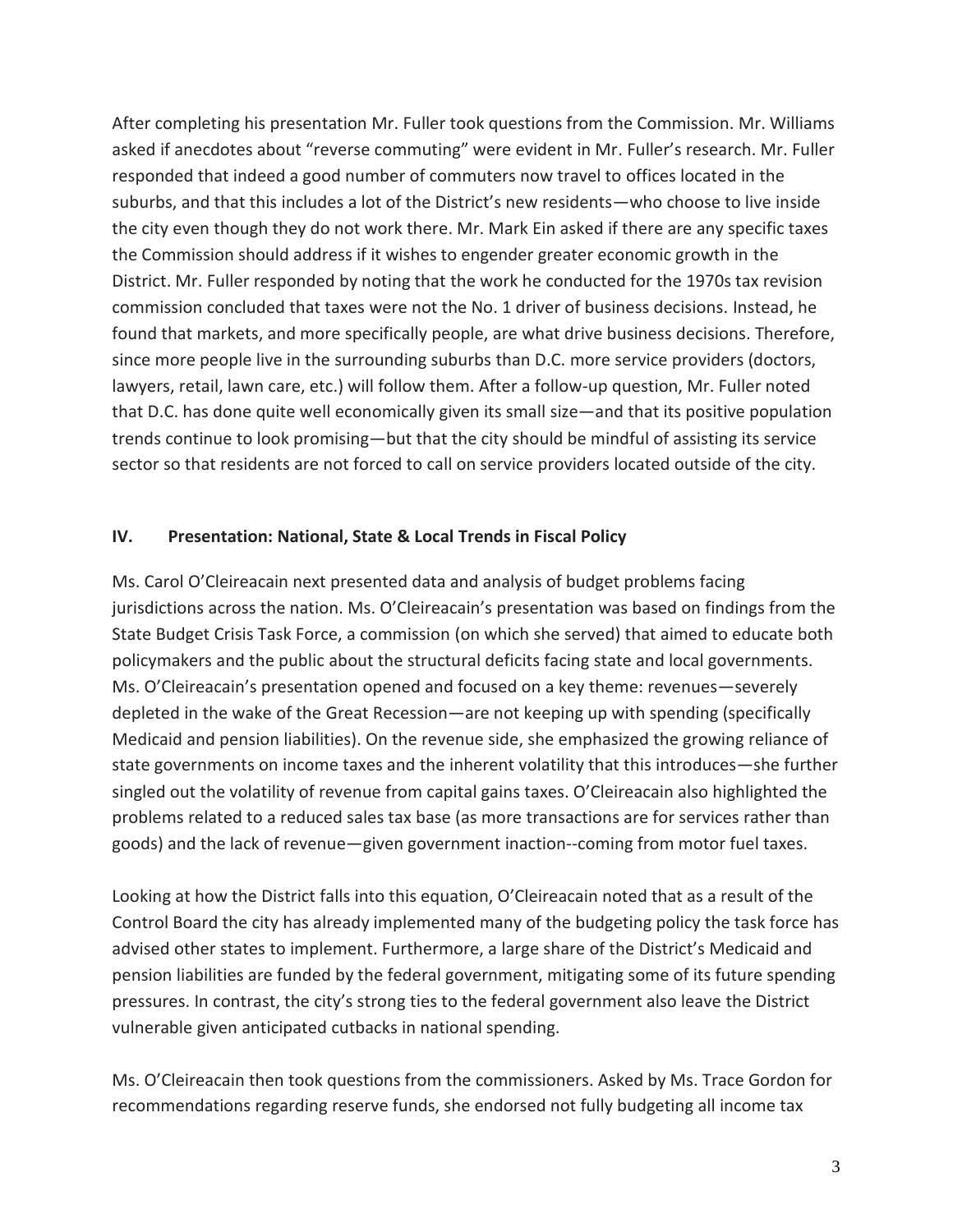revenue and leaving the remaining balance for future economic swings. Mr. David Brunori asked if there was any hope of expanding the sales tax to services given the political pressure sure to result from such a proposal. Ms. O'Cleireacain stated the revenue would most likely never appear. Mr. Stefan Tucker asked about the idea of congestion fees, which lead Ms. O'Cleireacain—after a note about parking fees—to more generally advocate that jurisdictions do all they can to harness technology in its creation ("think outside the box") and administration of taxes and fees.

## **V. Presentation: Briefing on the D.C. Tax Expenditure Report**

Mr. Jason Juffras briefed the Commission on tax expenditures during the third and final presentation of the meeting. In addition to presenting a wealth of information from the city's venerated "Tax Expenditures Report," Mr. Juffras also provided the commissioners with a detailed history of tax expenditures, how they work, arguments for as well as against them as a policy tool, and reform ideas being considered and implemented by other governments. Specifically addressing D.C., Mr. Juffras noted that the District has two types of tax expenditures: federal compliance (mirroring I.R.S. code, such as the home mortgage interest deduction) and local provisions (established by D.C. law, such as business tax credits for hightechnology firms). The Office of Revenue Analysis estimated that the D.C. government lost more than \$2.7 billion in revenue in tax expenditures in fiscal year 2012. Of this total, however, only roughly \$1 billion was in local discretionary law—the remaining money goes to expenditures related to federal conformity and local exemptions for other governments. Mr. Juffras made sure to note, however, that estimates of lost revenue were just that: estimates. Ending a tax expenditure would have numerous consequences. For example, if D.C. were to end its EITC program it could alter incentives to work and therefore the actual revenue collected from repeal.

After citing the work of other governments and noted experts in the field, Mr. Juffras laid out a summary of tax expenditure reform ideas for the Commission to consider. His list of proposals included implementing a performance review system, requiring tax expenditures to have sunset provisions (to encourage review), examining tax expenditure design (income ceilings, clawback provisions, etc.), including tax expenditures in the appropriations process and increasing committee oversight.

Mr. Williams asked Mr. Juffras to go into further depth about the categorizing of tax expenditures after he had completed his prepared remarks. Mr. Brunori asked Mr. Juffras if the Commission should take on tax expenditures given how difficult politically it is to make changes to them. Mr. Juffras explained that eliminating tax expenditures is not the only option available